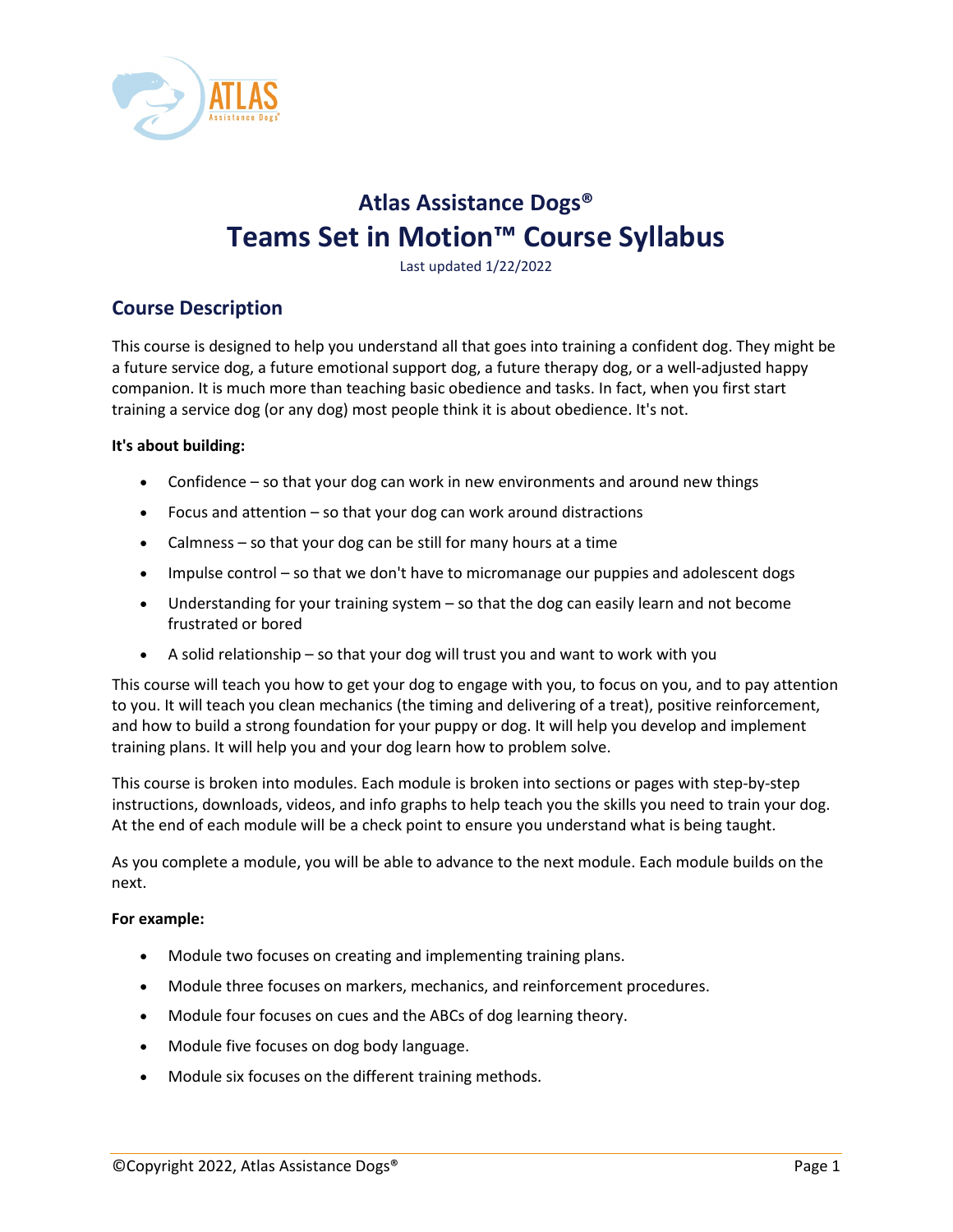

Once you've completed the first six modules you will start on Targets and be able to implement a training plan with clean mechanics and an understanding of how to train a target behavior using positive reinforcement. How cool is that!

There is no time limit on this course.

# **Course Objectives**

This course will:

- Teach participants best practices for setting up successful training plans
- Teach participants about the different markers
- Teach participants how to refine mechanical skills
- Teach participants principles of rate of reinforcement
- Teach participants proofing and fluency
- Teach participants skills and principles to help a dog gain confidence
- Teach participants about basic Learning Theory
- Teach participants about dog body language
- Teach participants how to identify and use different training methods to train basic obedience and advanced behaviors

### **Learning Outcomes**

Upon successful completion of this course, the participant will be able to:

- Create training plans which can be adjusted to a client's and dog's changing needs
- Describe examples of good mechanics
- Contrast different rates of reinforcement and describe how they are used
- Describe how to refine a behavior with proofing and fluency
- Identify and apply basic Learning Theory in their approach to dog training
- Identify and describe different training methods
- Describe training methods to help build confidence in both clients and dogs
- Describe what a dog is communicating through his body language